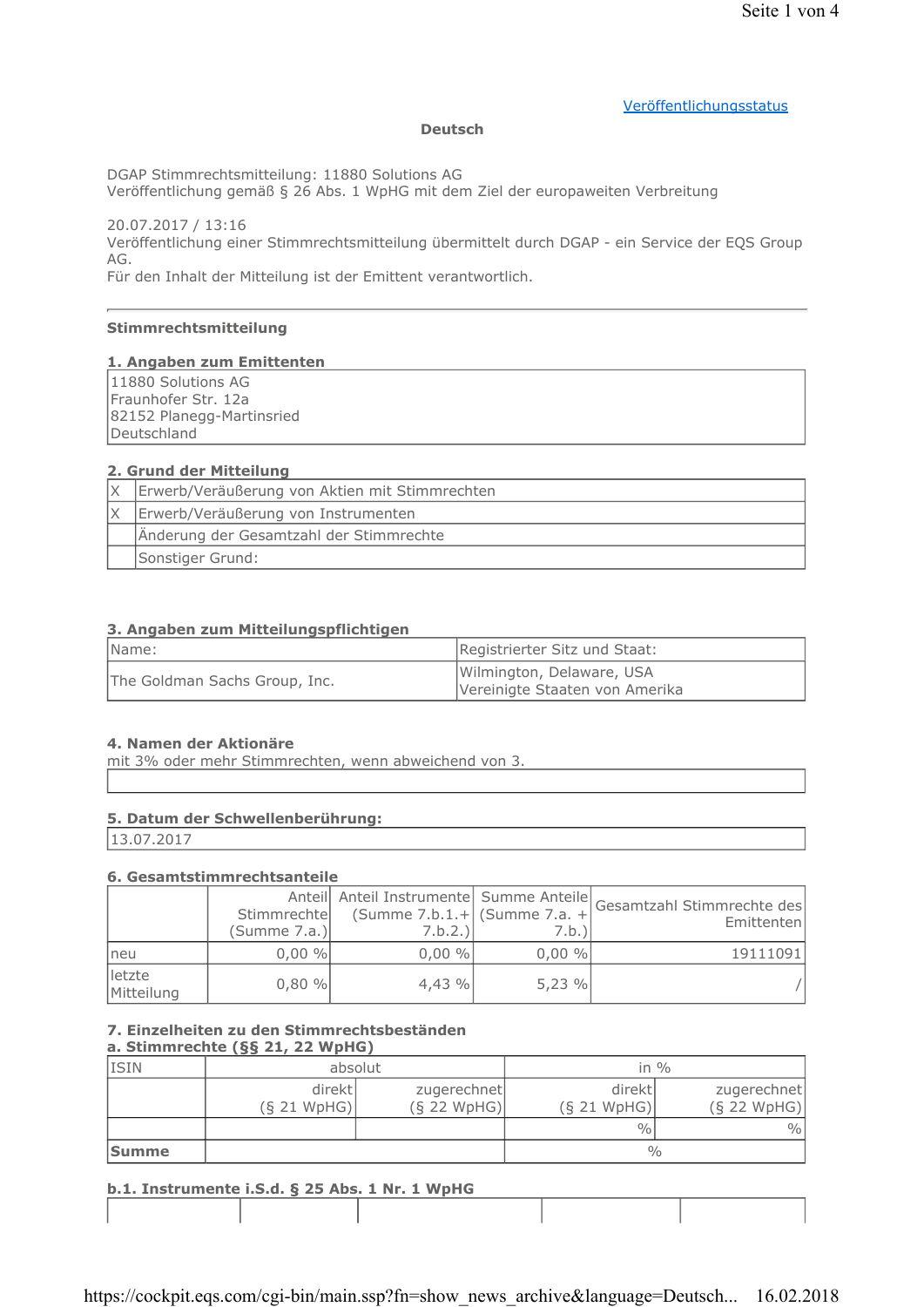|             |              | <b>Summe</b>        |         | $\frac{0}{0}$<br>$\frac{0}{0}$ |
|-------------|--------------|---------------------|---------|--------------------------------|
| Instruments | Verfall      | Laufzeit            | absolut | $\frac{0}{0}$                  |
| Art des     | Fälligkeit / | Ausübungszeitraum / |         | Stimmrechte Stimmrechte in     |

# b.2. Instrumente i.S.d. § 25 Abs. 1 Nr. 2 WpHG

| Art des<br><i>Instruments</i> | Fälligkeit /<br>Verfall | Ausübungs-<br>zeitraum /<br>Laufzeit | Barausgleich oder<br>physische<br>Abwicklung | absolutl | Stimmrechte Stimmrechte<br>in $\%$ |
|-------------------------------|-------------------------|--------------------------------------|----------------------------------------------|----------|------------------------------------|
|                               |                         |                                      |                                              |          | $\frac{0}{0}$                      |
|                               |                         |                                      | <b>Summe</b>                                 |          | $\frac{0}{0}$                      |

# 8. Informationen in Bezug auf den Mitteilungspflichtigen

Mitteilungspflichtiger (3.) wird weder beherrscht noch beherrscht Mitteilungspflichtiger andere Unternehmen mit melderelevanten Stimmrechten des Emittenten (1.).

Vollständige Kette der Tochterunternehmen beginnend mit der obersten beherrschenden Person oder dem oberstem beherrschenden Unternehmen:

| Unternehmen Stimmrechte in %, wenn 3% Instrumente in %, wenn 5% Summe in %, wenn 5%<br>oder höherl | oder höherl | oder höher |
|----------------------------------------------------------------------------------------------------|-------------|------------|
|                                                                                                    |             |            |

### 9. Bei Vollmacht gemäß § 22 Abs. 3 WpHG

| (nur möglich bei einer Zurechnung nach § 22 Abs. 1 Satz 1 Nr. 6 WpHG) |                             |
|-----------------------------------------------------------------------|-----------------------------|
| Datum der Hauptversammlung:                                           |                             |
| Gesamtstimmrechtsanteil nach der Hauptversammlung:                    | % (entspricht Stimmrechten) |

### 10. Sonstige Erläuterungen:

20.07.2017 Die DGAP Distributionsservices umfassen gesetzliche Meldepflichten, Corporate News/Finanznachrichten und Pressemitteilungen. Medienarchiv unter http://www.dgap.de

| Sprache:     | Deutsch                   |
|--------------|---------------------------|
| Unternehmen: | 11880 Solutions AG        |
|              | Fraunhofer Str. 12a       |
|              | 82152 Planegg-Martinsried |
|              | Deutschland               |
| Internet:    | www.11880.com             |

Ende der Mitteilung

**DGAP News-Service** 

594321 20.07.2017

# **English**

DGAP Voting Rights Announcement: 11880 Solutions AG Release according to Article 26, Section 1 of the WpHG [the German Securities Trading Act] with the objective of Europe-wide distribution

20.07.2017 / 13:16

Dissemination of a Voting Rights Announcement transmitted by DGAP - a service of EQS Group AG.

The issuer is solely responsible for the content of this announcement.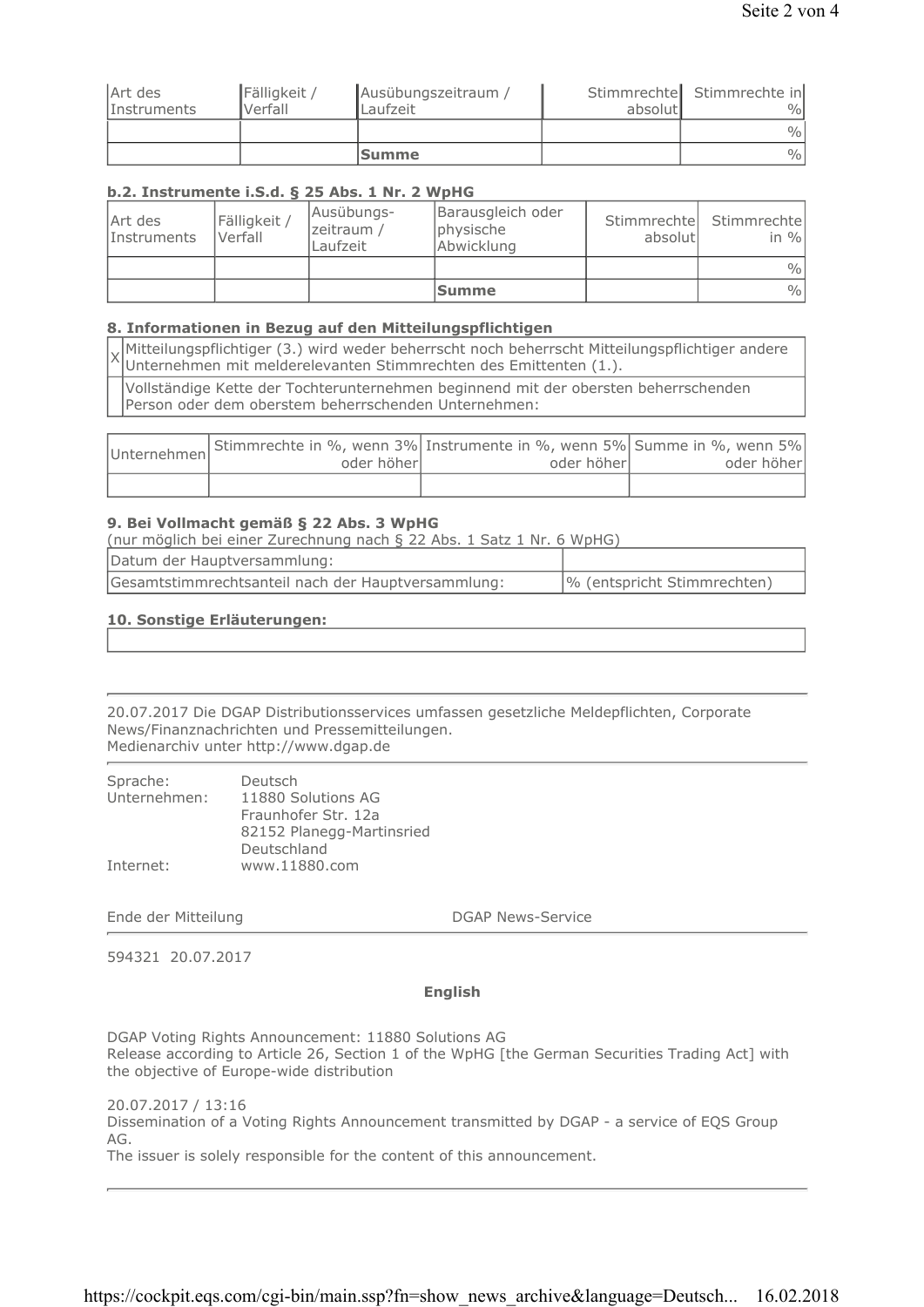# **Notification of Major Holdings**

# 1. Details of issuer

| 11880 Solutions AG        |  |
|---------------------------|--|
| Fraunhofer Str. 12a       |  |
| 82152 Planegg-Martinsried |  |
| Germany                   |  |
|                           |  |

# 2. Reason for notification

| Acquisition/disposal of shares with voting rights |  |
|---------------------------------------------------|--|
| Acquisition/disposal of instruments               |  |
| Change of breakdown of voting rights              |  |
| <b>Other reason:</b>                              |  |

### 3. Details of person subject to the notification obligation

| Name:                         | City and country of registered office:                      |
|-------------------------------|-------------------------------------------------------------|
| The Goldman Sachs Group, Inc. | Wilmington, Delaware, USA<br>United States of America (USA) |

### 4. Names of shareholder(s)

holding directly 3% or more voting rights, if different from 3.

# 5. Date on which threshold was crossed or reached:

13 Jul 2017

### **6. Total positions**

|                          | % of voting rights<br>attached to shares<br>(total of 7.a.) | % of voting rights<br>through instruments<br>$(total of 7.b.1 + 7.b.2)$ | total of<br>$(7.a. +$<br>7.b.) | both in % total number of voting<br>rights of issuer |
|--------------------------|-------------------------------------------------------------|-------------------------------------------------------------------------|--------------------------------|------------------------------------------------------|
| Resulting<br>situation   | $0.00 \%$                                                   | $0.00 \%$                                                               | $0.00 \%$                      | 19111091                                             |
| Previous<br>notification | 0.80%                                                       | 4.43%                                                                   | 5.23%                          |                                                      |

# 7. Notified details of the resulting situation

# a. Voting rights attached to shares (Sec.s 21, 22 WpHG)

| <b>ISIN</b>  | absolute                  |                             | in $\%$                   |                            |
|--------------|---------------------------|-----------------------------|---------------------------|----------------------------|
|              | directl<br>(Sec. 21 WpHG) | indirectl<br>(Sec. 22 WpHG) | directl<br>(Sec. 21 WpHG) | indirect<br>(Sec. 22 WpHG) |
|              |                           |                             | $\frac{0}{0}$             | $\frac{0}{0}$              |
| <b>Total</b> |                           |                             | $\frac{0}{0}$             |                            |

### b.1. Instruments according to Sec. 25 para. 1 No. 1 WpHG

| Type of     |      | Expiration or maturity Exercise or conversion |          | Voting rights Voting rights |
|-------------|------|-----------------------------------------------|----------|-----------------------------|
| linstrument | date | period                                        | absolute | $\mathsf{in} \mathcal{%}$   |
|             |      |                                               |          | $\frac{0}{0}$               |
|             |      | <b>Total</b>                                  |          | $\frac{0}{0}$               |

# b.2. Instruments according to Sec. 25 para. 1 No. 2 WpHG

| Type of<br>linstrument | Expiration or<br>maturity date | Exercise or<br>conversion period settlement | Cash or physical | Voting rights | Voting<br>absolute rights in % |
|------------------------|--------------------------------|---------------------------------------------|------------------|---------------|--------------------------------|
|                        |                                |                                             |                  |               | $\frac{0}{0}$                  |
|                        |                                |                                             | <b>Total</b>     |               | $\frac{0}{0}$                  |